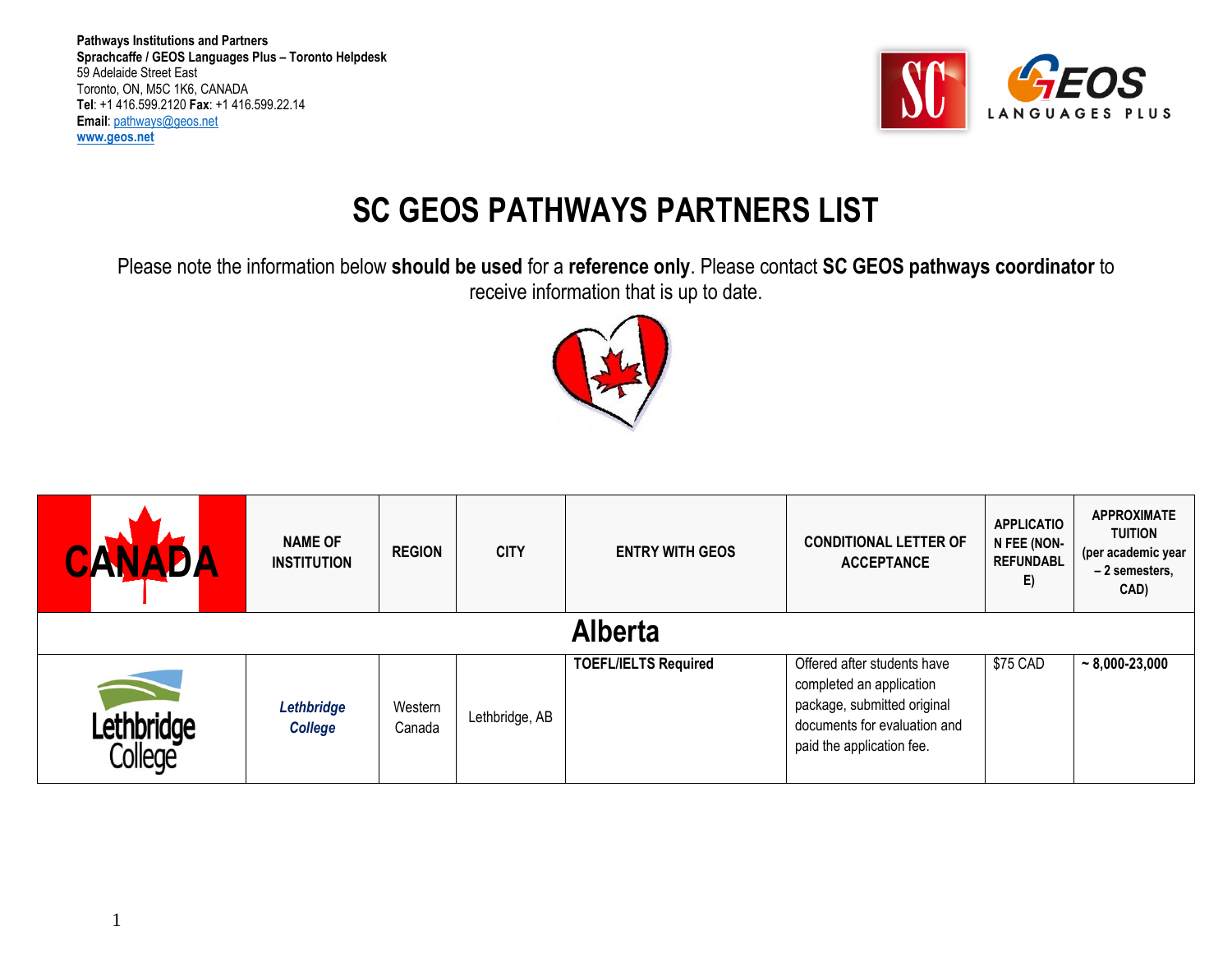

|                                                                  | <b>British Columbia</b>                                                                              |                   |               |                                                                                                                                                                                                                                        |                                                                                                                                                          |           |                                |  |  |  |
|------------------------------------------------------------------|------------------------------------------------------------------------------------------------------|-------------------|---------------|----------------------------------------------------------------------------------------------------------------------------------------------------------------------------------------------------------------------------------------|----------------------------------------------------------------------------------------------------------------------------------------------------------|-----------|--------------------------------|--|--|--|
| <b>ACSENDA</b><br><b>SCHOOL OF MANAGEMENT</b><br><b>VANCOUVE</b> | <b>Acsenda School</b><br>of Management                                                               | Western<br>Canada | Vancouver, BC | Successful completion of the<br><b>GEOS Level 5 Academic</b><br>preparation program qualifies for<br>the direct admission to Bachelor<br>of Business Administration or<br><b>Bachelor of Hospitality</b><br><b>Management programs</b> | Offered after the application is<br>completed and application fee<br>is paid.                                                                            | \$150 CAD | $~51,499$ per<br>credit course |  |  |  |
| <b>ARBUTUS COLLEGE</b><br>Communication Arts Business & Techno   | <b>Arbutus College</b>                                                                               | Western<br>Canada | Vancouver, BC | Successful completion of the<br><b>GEOS Level 4</b>                                                                                                                                                                                    | Conditional LOA will be issued<br>to the students who have<br>submitted application and<br>admission documents                                           | \$200 CAD | $~13,000+$                     |  |  |  |
| <b>COLLEGE OF</b><br><b>HE ROCKIES</b>                           | <b>College of the</b><br><b>Rockies</b>                                                              | Western<br>Canada | Cranbrook, BC | <b>COTR English assessment</b>                                                                                                                                                                                                         | Offered after the application is<br>completed and if academic<br>qualifications are met.                                                                 | \$100 CAD | $~10,000 - 39,000$             |  |  |  |
| CORNERSTOI                                                       | <b>Cornerstone</b><br><b>International</b><br><b>Community</b><br><b>College of</b><br><b>Canada</b> | Western<br>Canada | Vancouver, BC | Level 6 (Advanced-C1)                                                                                                                                                                                                                  | Offered after students have<br>completed an application<br>package, submitted original<br>documents for evaluation and<br>paid the required fee (\$400). | \$400 CAD | $~11,000-20,000$               |  |  |  |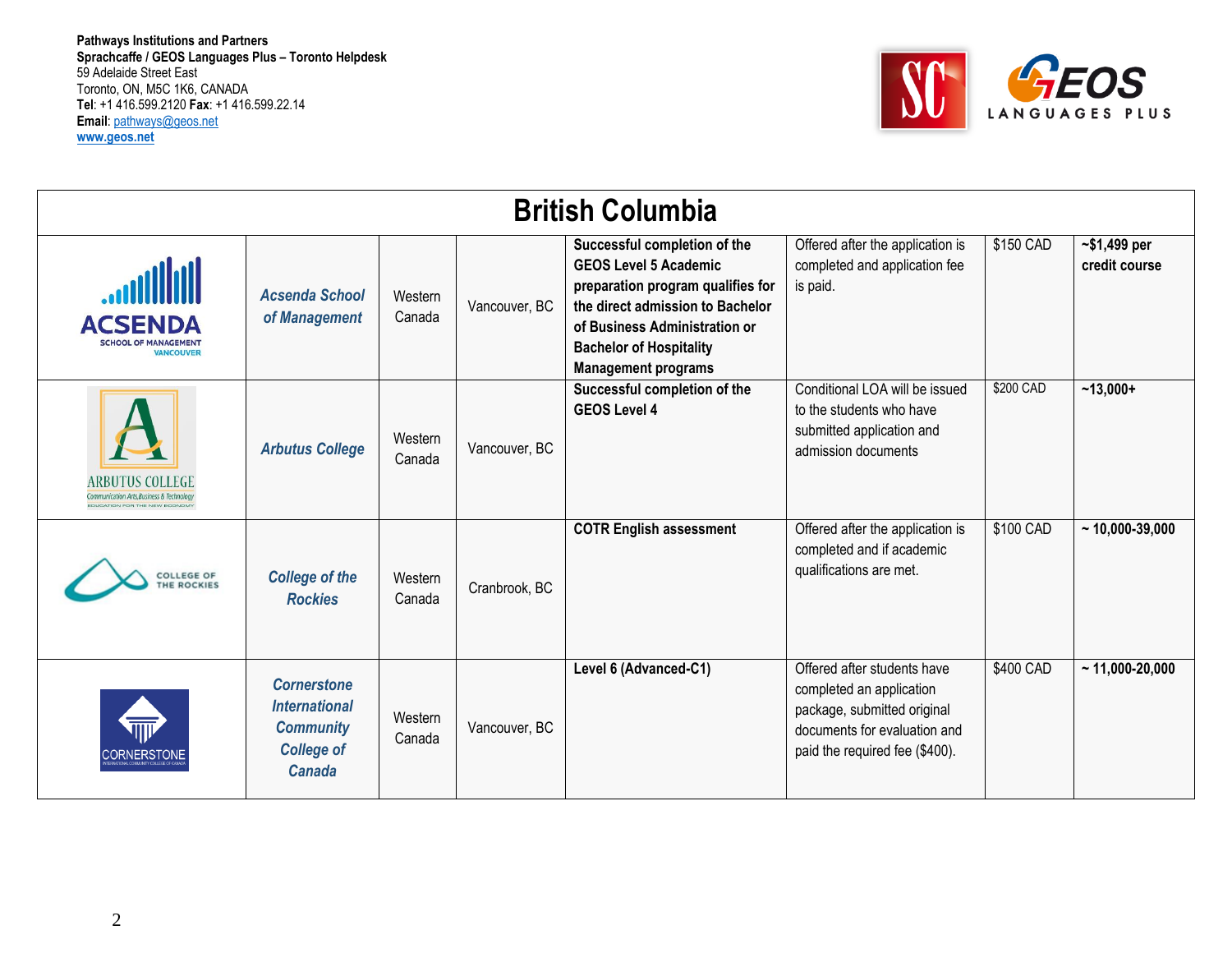

| Eton<br>College                       | <b>Eton College</b><br>(Vancouver)      | Western<br>Canada | Vancouver, BC          | <b>TOEFL/IELTS Required</b>                                                         | Offered after students of<br>GEOS-SC have completed an<br>application package, submitted<br>original documents for<br>evaluation and paid the<br>required fees (\$300-500 CAD<br>deposit). | \$150 CAD | $~10,000 - 16,000$    |
|---------------------------------------|-----------------------------------------|-------------------|------------------------|-------------------------------------------------------------------------------------|--------------------------------------------------------------------------------------------------------------------------------------------------------------------------------------------|-----------|-----------------------|
| <b>NORTH ISLAND</b><br><b>COLLEGE</b> | <b>North Island</b><br><b>College</b>   | Western<br>Canada | Campbell River,<br>BC. | <b>NIC English Assessment</b>                                                       | Offered after students of<br>GEOS-SC have submitted<br>admission requirements for<br>specific undergraduate<br>programs and paid the<br>application fees.                                  | \$100 CAD | $~12,500 - 16,000$    |
| <b>Royal Roads</b><br>UNIVERSITY      | <b>Royal Roads</b><br><b>University</b> | Western<br>Canada | Victoria, BC           | Level 5 (Pre-Advanced-B2) to<br>undergraduate programs and to<br>pre-master program | Offered after students of<br>GEOS-SC have submitted<br>admission requirements for<br>specific undergraduate<br>programs and paid the<br>application fees.                                  | \$112 CAD | $\sim 6,000 - 18,000$ |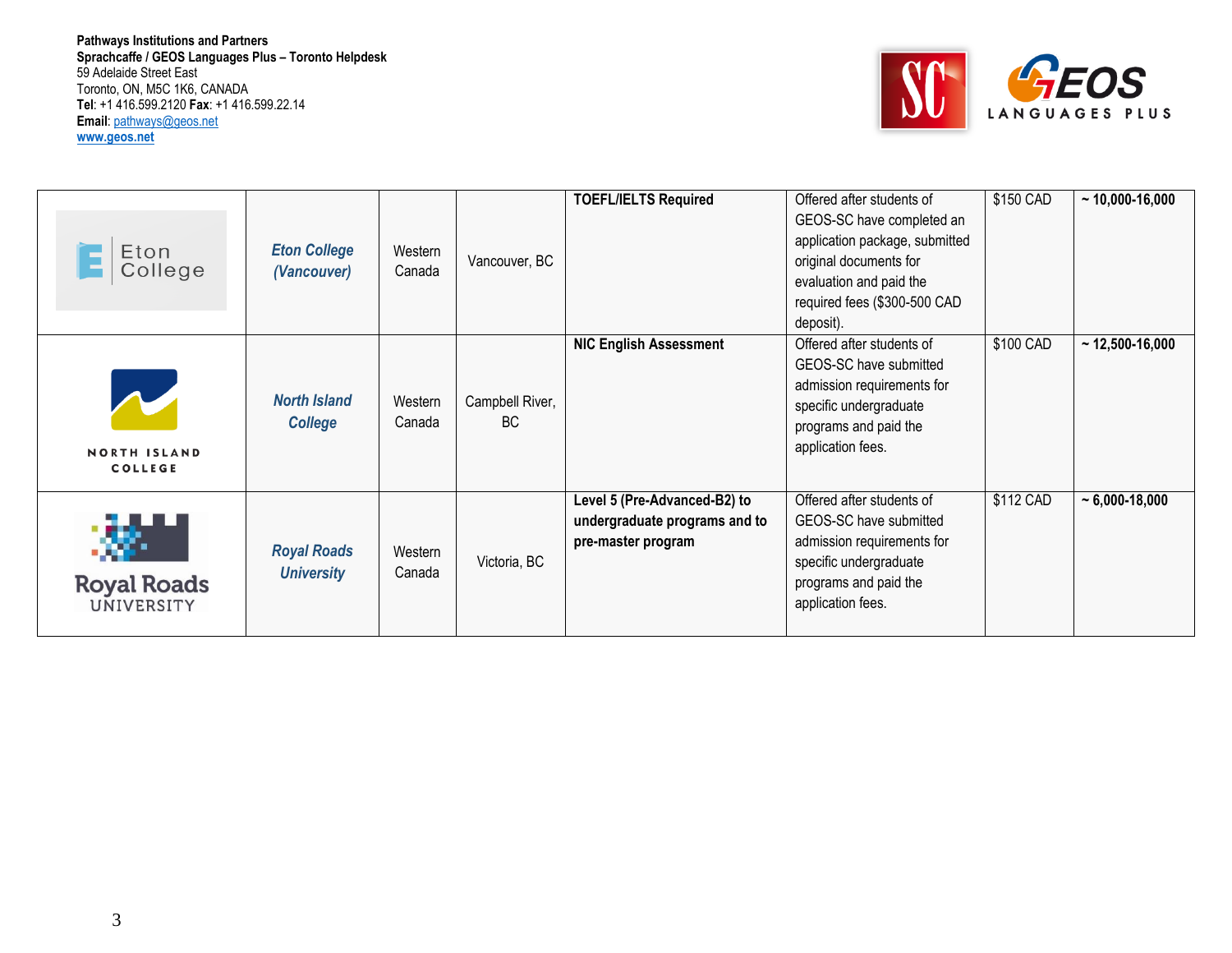

| Selkirk College                  | <b>Selkirk College</b>                      | Western<br>Canada | Castlegar, BC                     | - Students who successfully<br>complete Level 5 with 80 % or<br>higher will be admitted to<br>Certificate/Diploma courses and<br>Post Graduate Diploma in<br><b>Culinary Management.</b><br>- Students who successfully<br>complete Level 6 with 80% or<br>higher will be admitted to the<br>Associate of Science/Arts and<br><b>Post Graduate</b><br><b>Business/Accounting/Hospitality</b><br><b>Management programs.</b><br>- IELTS test is required for Health<br>Care Programs. | Have completed an application<br>package, submitted original<br>documents for evaluation and<br>paid the required fees for<br>admission in the amount of<br>\$100.          | \$100 CAD | -Under Graduate<br>Program:<br>\$4,900 per<br>semester.<br>-Post Graduate:<br>\$5,260 per<br>semester |
|----------------------------------|---------------------------------------------|-------------------|-----------------------------------|--------------------------------------------------------------------------------------------------------------------------------------------------------------------------------------------------------------------------------------------------------------------------------------------------------------------------------------------------------------------------------------------------------------------------------------------------------------------------------------|-----------------------------------------------------------------------------------------------------------------------------------------------------------------------------|-----------|-------------------------------------------------------------------------------------------------------|
| SPROTT<br>SHAW<br><b>COLLEGE</b> | <b>Sprott Shaw</b><br><b>College</b>        | Western<br>Canada | Victoria, BC                      | Level 5 (Pre-Advanced-B2) to<br>undergraduate diploma and<br>certificate programs                                                                                                                                                                                                                                                                                                                                                                                                    | Completed an application package<br>at least 50% of the total fee for<br><b>LOA</b>                                                                                         | \$350 CAD |                                                                                                       |
| Tancouver Animation School       | <b>Vancouver</b><br><b>Animation School</b> | Western<br>Canada | Fully accredited<br>online school | Level 5 (Pre-Advanced-B2)                                                                                                                                                                                                                                                                                                                                                                                                                                                            | Completed an application<br>package, submitted original<br>documents for evaluation and<br>paid the required fees for<br>admission in the amount of<br>approximately \$125. | \$125 CAD | $~14,000-18,000$<br>for the whole<br>Diploma/Certific<br>ate program                                  |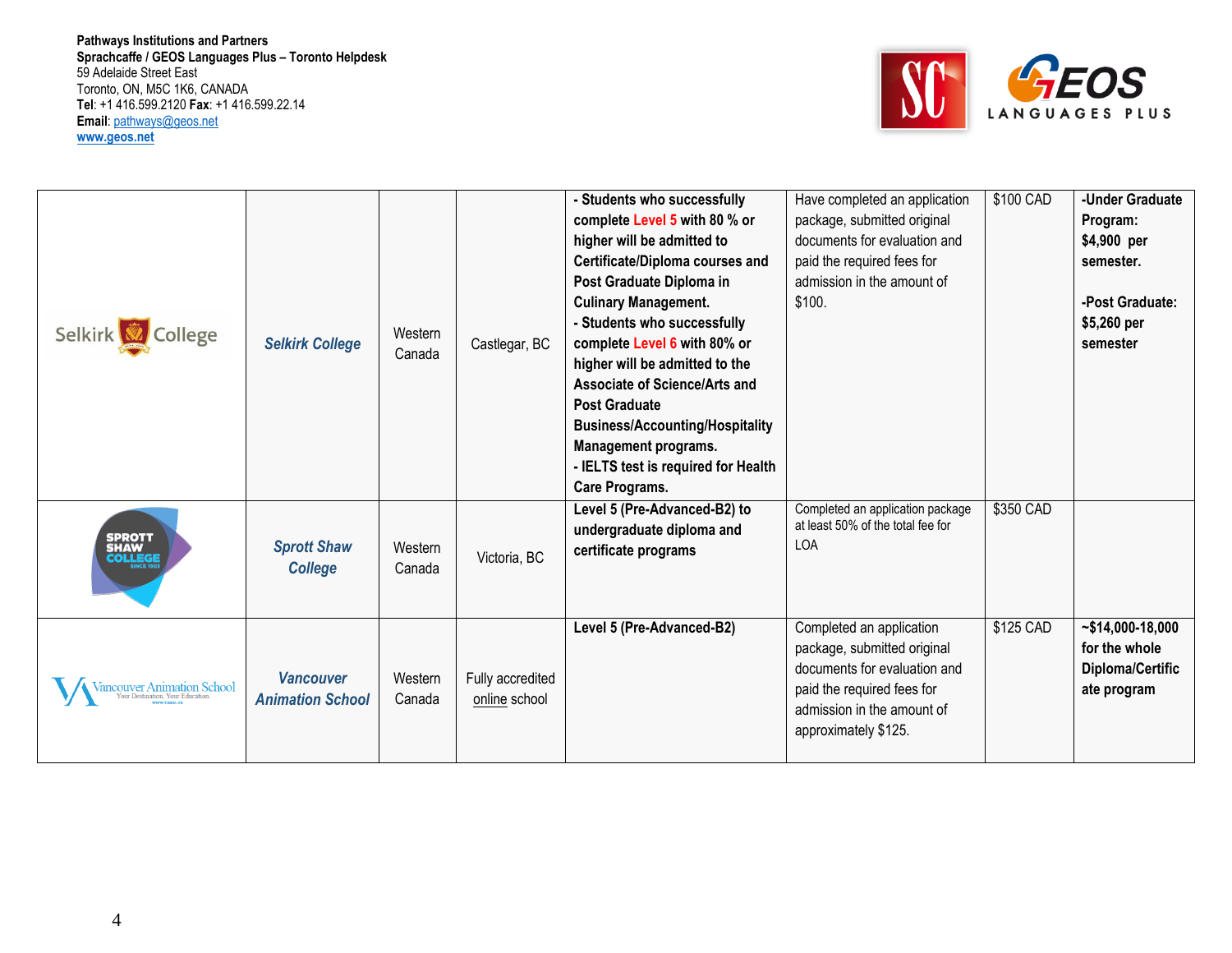

| <b>WHISTLER ADVENTURE SCHOOL</b> | <b>Whistler</b><br><b>Adventure School</b>                 | Western<br>Canada | Whistler, BC    | Level 4 (Intermediate)                                                                                                                                                                                                                               | Offered after the application is<br>completed and if academic<br>qualifications are met.<br>Application fee \$125 and a<br>deposit of \$1,750 is required. | \$125 CAD               | $-$ \$5,000.00+    |  |  |  |
|----------------------------------|------------------------------------------------------------|-------------------|-----------------|------------------------------------------------------------------------------------------------------------------------------------------------------------------------------------------------------------------------------------------------------|------------------------------------------------------------------------------------------------------------------------------------------------------------|-------------------------|--------------------|--|--|--|
| <b>New Brunswick</b>             |                                                            |                   |                 |                                                                                                                                                                                                                                                      |                                                                                                                                                            |                         |                    |  |  |  |
| <b>NBCC</b>                      | <b>New Brunswick</b><br><b>Community</b><br><b>College</b> | Eastern<br>Canada | Fredericton, NB | Level 6 (Advanced-C1)                                                                                                                                                                                                                                | Offered after the application is<br>completed and if academic<br>qualifications are met. A<br>confirmation deposit of \$500 is<br>required.                | \$100 CAD               | $~5$ 7,875.00      |  |  |  |
|                                  |                                                            |                   |                 | <b>Ontario</b>                                                                                                                                                                                                                                       |                                                                                                                                                            |                         |                    |  |  |  |
| ALGONQUIN<br>COLLEGE             | <b>Algonquin</b><br><b>College</b>                         | Eastern<br>Canada | Ottawa, ON      | - Level 5 with a passing grade of<br>no less than 70 -72% for post-<br>secondary programs<br>- Level 6 with a passing grade of<br>no less than 70 -72% for degree<br>and post-graduate programs<br>- Highly competitive programs<br>are not included | Offered after the application is<br>completed and if academic<br>qualifications are met.                                                                   | Free for<br><b>GEOS</b> | $-14,000 - 17,000$ |  |  |  |
|                                  | <b>Cambrian College</b>                                    | Eastern<br>Canada | Sudbury, ON     | Level 6 (Advanced-C1) and<br><b>Cambrian College Admission test</b>                                                                                                                                                                                  | Offered after the student has<br>completed an application<br>package, submitted original<br>documents for evaluation and<br>paid the required fees.        | Free for<br><b>GEOS</b> | $~10,000 - 19,000$ |  |  |  |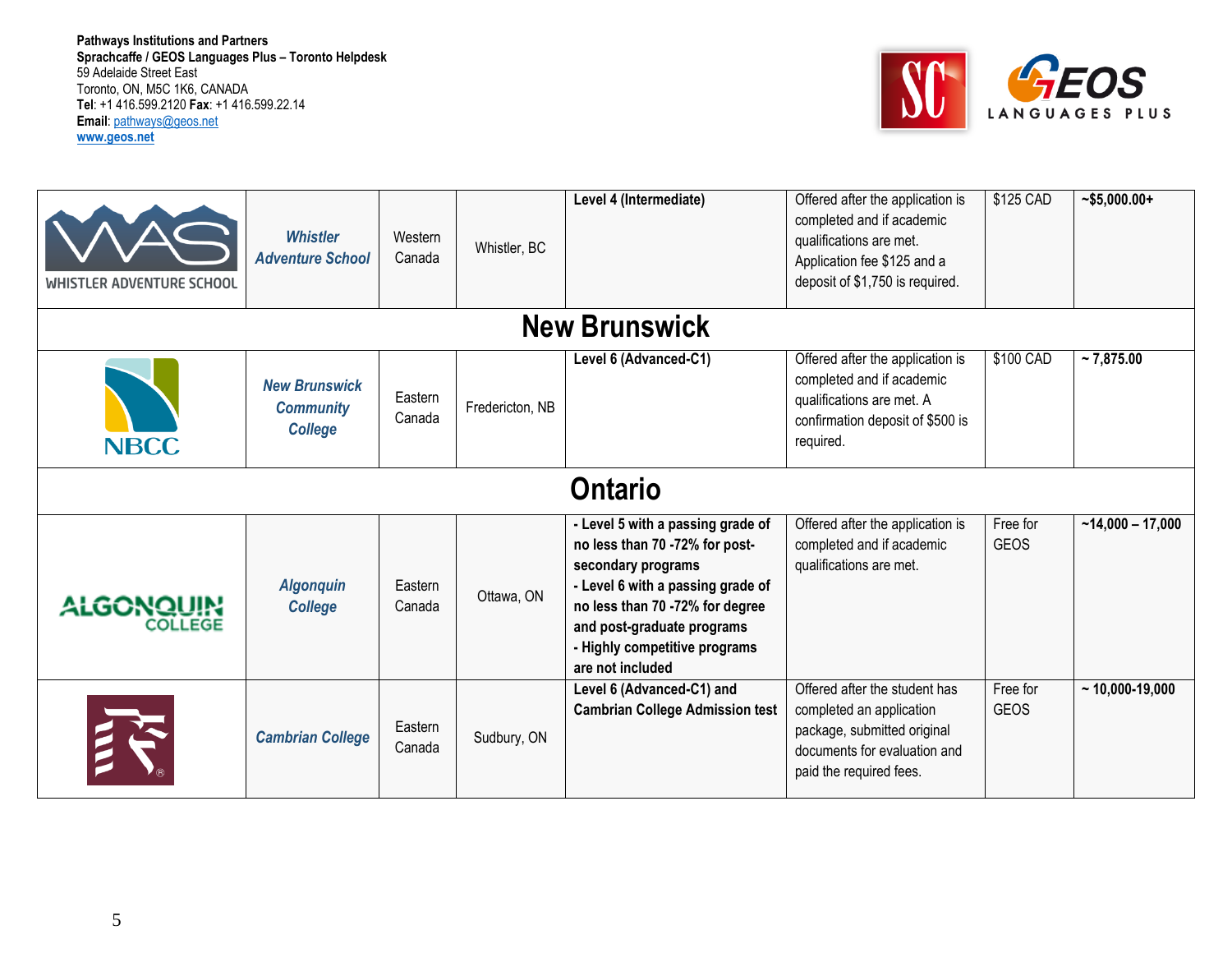

| <b>CENTENNIAL</b><br><b>Centennial</b><br><b>College</b> | <b>Centennial</b><br><b>College</b>                                    | Eastern<br>Canada | Toronto, ON                                                | - Level 6 (Advanced-C1) with 80%<br>passing GEOS grade<br>- To undergraduate diploma,<br>certificate, advanced diploma<br>and degree programs<br>- GEOS Toronto certificate | Offered after the application is<br>completed and deposit of<br>\$2,300 CAD is paid. Deposit is<br>refundable except \$200<br>administration fee (\$2,100<br>refundable).                                        | Free for<br><b>GEOS</b> | $~12,000 - 16,000$ |
|----------------------------------------------------------|------------------------------------------------------------------------|-------------------|------------------------------------------------------------|-----------------------------------------------------------------------------------------------------------------------------------------------------------------------------|------------------------------------------------------------------------------------------------------------------------------------------------------------------------------------------------------------------|-------------------------|--------------------|
| CIMT                                                     | <b>Canadian Institute</b><br>of Management<br>and Technology<br>(CIMT) | Eastern<br>Canada | <b>Greater Toronto</b><br>Area (multiple<br>locations), ON | Level 6 (Advanced-C1)                                                                                                                                                       | Students may submit a valid<br>passport copy, proof of English<br>from SC GEOS, and their<br>registration fee of \$550 CAD to<br>apply. Upon receipt, CIMT<br>College will issue a Letter of<br>Acceptance (LOA) | \$550 CAD               | $-12,000-18,000$   |
| CONESTOGA<br>Connect Life and Learning                   | <b>Conestoga</b><br><b>College</b>                                     | Eastern<br>Canada | Kitchener, ON                                              | - Level 5 (Pre-advanced-B2) for<br>post-secondary diploma &<br>certificate<br>- Level 6 (Advanced-C1) for<br>degree & post-grad programs                                    | Offered after application is<br>completed for diploma, degree<br>and certificate programs.                                                                                                                       | \$100 CAD               | $~13,000 - 17,000$ |
| COLLEGE                                                  | <b>Confederation</b><br><b>College</b>                                 | Eastern<br>Canada | Thunder Bay,<br><b>ON</b>                                  | Level 6 (Advanced-C1) with 70%<br>passing GEOS grade for most<br>diploma programs and with an<br>80% pass mark for healthcare<br>and some post-grad programs                | Offered after students have<br>completed an application<br>package, submitted original<br>documents for evaluation and<br>paid the required fee.                                                                 | \$95 CAD                | $~11,000 - 16,000$ |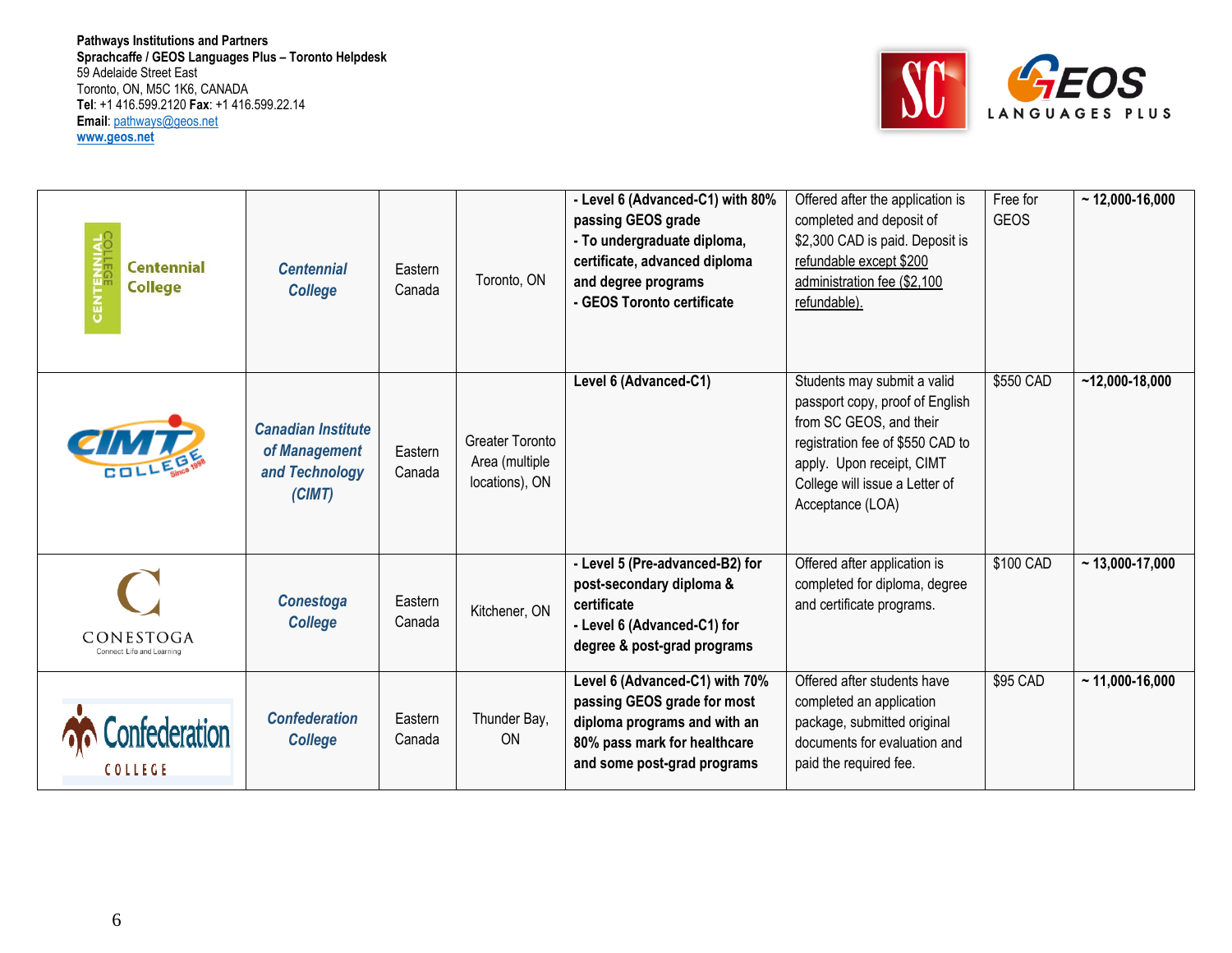

| <b>DURHAM</b><br><b>COLLEGE</b><br>SD<br><b>SUCCESS MATTERS</b> | <b>Durham College</b>              | Eastern<br>Canada | Oshawa, ON              | - Level 5 (Pre-advanced-B2) for<br>undergraduate diploma &<br>certificate programs;<br>- Level 6 (Advanced-C1) for post-<br>grad programs | Offered after students have<br>completed an application<br>package, submitted original<br>documents for evaluation and<br>paid the application fee.                                      | $$100$ CAD              | $~12,000 - 16,000$   |
|-----------------------------------------------------------------|------------------------------------|-------------------|-------------------------|-------------------------------------------------------------------------------------------------------------------------------------------|------------------------------------------------------------------------------------------------------------------------------------------------------------------------------------------|-------------------------|----------------------|
|                                                                 | <b>Evergreen</b><br><b>College</b> | Eastern<br>Canada | Toronto, ON             | Level 5 (Pre-advanced-B2)                                                                                                                 | Offered after students have<br>completed an application<br>package, submitted original<br>documents for evaluation and<br>paid the application fee                                       | \$200 CAD               | $~5,600 - 12,000$    |
| <b><i>a</i></b> Georgian                                        | <b>Georgian College</b>            | Eastern<br>Canada | Barrie, ON              | <b>TOEFL/IELTS Required</b>                                                                                                               | Offered after students have<br>completed an application<br>package, submitted original<br>documents for evaluation and<br>paid the application fee.                                      | \$100 CAD               | $\sim$ 12,000-16,000 |
| COLLEGE                                                         | <b>IBT College</b>                 | Eastern<br>Canada | Toronto, ON             | Level 6 (Advanced-C1)                                                                                                                     | Offered after students of<br>GEOS-SC who have completed<br>an application package,<br>submitted original documents<br>for evaluation and paid the<br>required fees (500 CAD<br>deposit). | Free for<br><b>GEOS</b> | $~12,000 - 16,000$   |
| Lamb                                                            | <b>Lambton College</b>             | Eastern<br>Canada | Toronto &<br>Sarnia, ON | Level 6 (Advanced-C1) for<br>diploma and post-graduate<br>programs                                                                        | Offered after students of<br>GEOS-SC who have completed<br>an application package,<br>submitted original documents<br>for evaluation                                                     | Free for<br><b>GEOS</b> | $~11,000 - 16,000$   |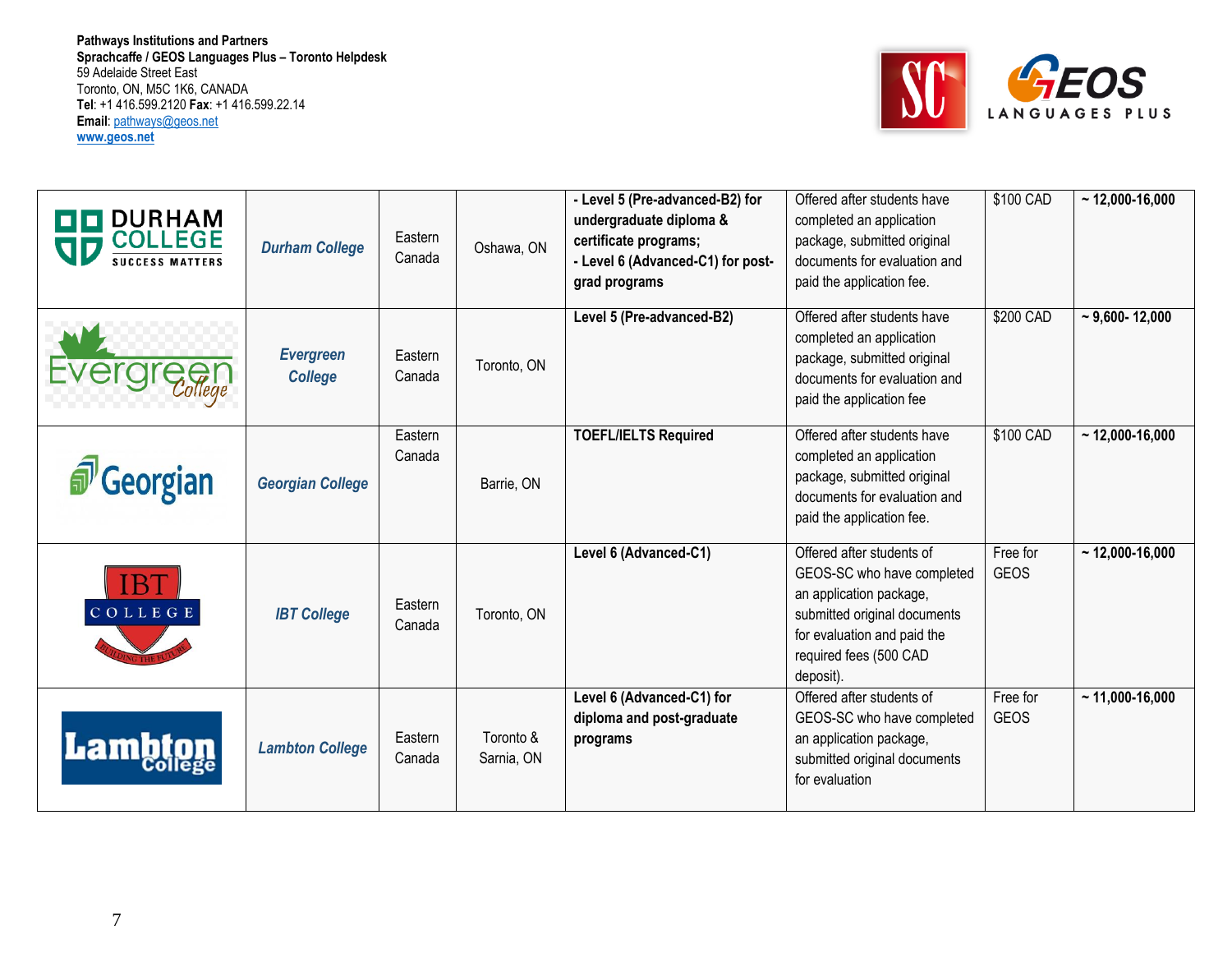

|                                                                       |                                              |          |                             | - Level 6 (Advanced-C1) with<br>average of at least 80% | Offered after students of<br>GEOS-SC who have completed | \$100 CAD   | $\sim$ 20,000-30,000 |
|-----------------------------------------------------------------------|----------------------------------------------|----------|-----------------------------|---------------------------------------------------------|---------------------------------------------------------|-------------|----------------------|
|                                                                       | <b>Laurentian</b>                            | Eastern  |                             | - ESL (if average is 74-79%)                            | an application package,                                 |             |                      |
|                                                                       | <b>University</b>                            | Canada   | Sudbury, ON                 |                                                         | submitted original documents                            |             |                      |
|                                                                       |                                              |          |                             |                                                         | for evaluation and paid the                             |             |                      |
|                                                                       |                                              |          |                             |                                                         | application fee.                                        |             |                      |
|                                                                       |                                              |          |                             | - Level 5 (Pre-advanced-B2) for                         | Offered after students of SC                            | Free for    | $~12,000 - 14,000$   |
| Niagara                                                               |                                              |          |                             | post-secondary diploma &                                | GEOS have completed an                                  | <b>GEOS</b> |                      |
| College<br><b>Niagara College</b><br>Canada<br><b>APPLIED DREAMS.</b> |                                              | Eastern  | Niagara-on-the-             | certificate                                             | application package, submitted                          |             |                      |
|                                                                       | Canada                                       | Lake, ON | - Level 6 (Advanced-C1) for | original documents for                                  |                                                         |             |                      |
|                                                                       |                                              |          |                             | degree & post-grad programs                             | evaluation.                                             |             |                      |
|                                                                       |                                              |          |                             | - Level 5 (pre-advanced) for                            | LOAs and CLOAs, CLOAs are                               | \$75 CDN    | $~12,000 - 14,000$   |
|                                                                       |                                              |          |                             | certificate & diploma programs                          | issued only when the only                               |             |                      |
|                                                                       |                                              |          |                             | - Level 6 (Advanced-C1) for                             | requisite missing is the ESL                            |             |                      |
|                                                                       | <b>RCC</b> Institute of<br><b>Technology</b> | Eastern  |                             | degree programs                                         | score/pathway completion.                               |             |                      |
| <b>C</b> INSTITUTE OF                                                 |                                              | Canada   | Toronto, ON                 |                                                         | The application fee is non-                             |             |                      |
|                                                                       |                                              |          |                             |                                                         | refundable. When a student is                           |             |                      |
|                                                                       |                                              |          |                             |                                                         | accepted and starts their                               |             |                      |
|                                                                       |                                              |          |                             |                                                         | program, the application fee                            |             |                      |
|                                                                       |                                              |          |                             |                                                         | becomes part of the tuition.                            |             |                      |
|                                                                       |                                              |          |                             | - Level 6 (advanced level) to                           | If the student is accepted to the                       | $$100$ CAD  | $~13,000 - 16,000$   |
|                                                                       |                                              |          |                             | undergraduate certificate &                             | program on the merit of the                             |             |                      |
|                                                                       |                                              |          |                             | diploma programs                                        | application but does not meet                           |             |                      |
| <b>Sheridan <i>Creative</i></b>                                       | <b>Sheridan College</b>                      | Eastern  | Oakville, ON                | - To Sheridan advanced EAP (14                          | the English requirements,                               |             |                      |
|                                                                       |                                              | Canada   |                             | wks) for degree and post-                               | Sheridan College will provide a                         |             |                      |
|                                                                       |                                              |          |                             | graduate programs                                       | conditional letter of acceptance.                       |             |                      |
|                                                                       |                                              |          |                             |                                                         | These English requirements                              |             |                      |
|                                                                       |                                              |          |                             |                                                         | can be fulfilled at GEOS.                               |             |                      |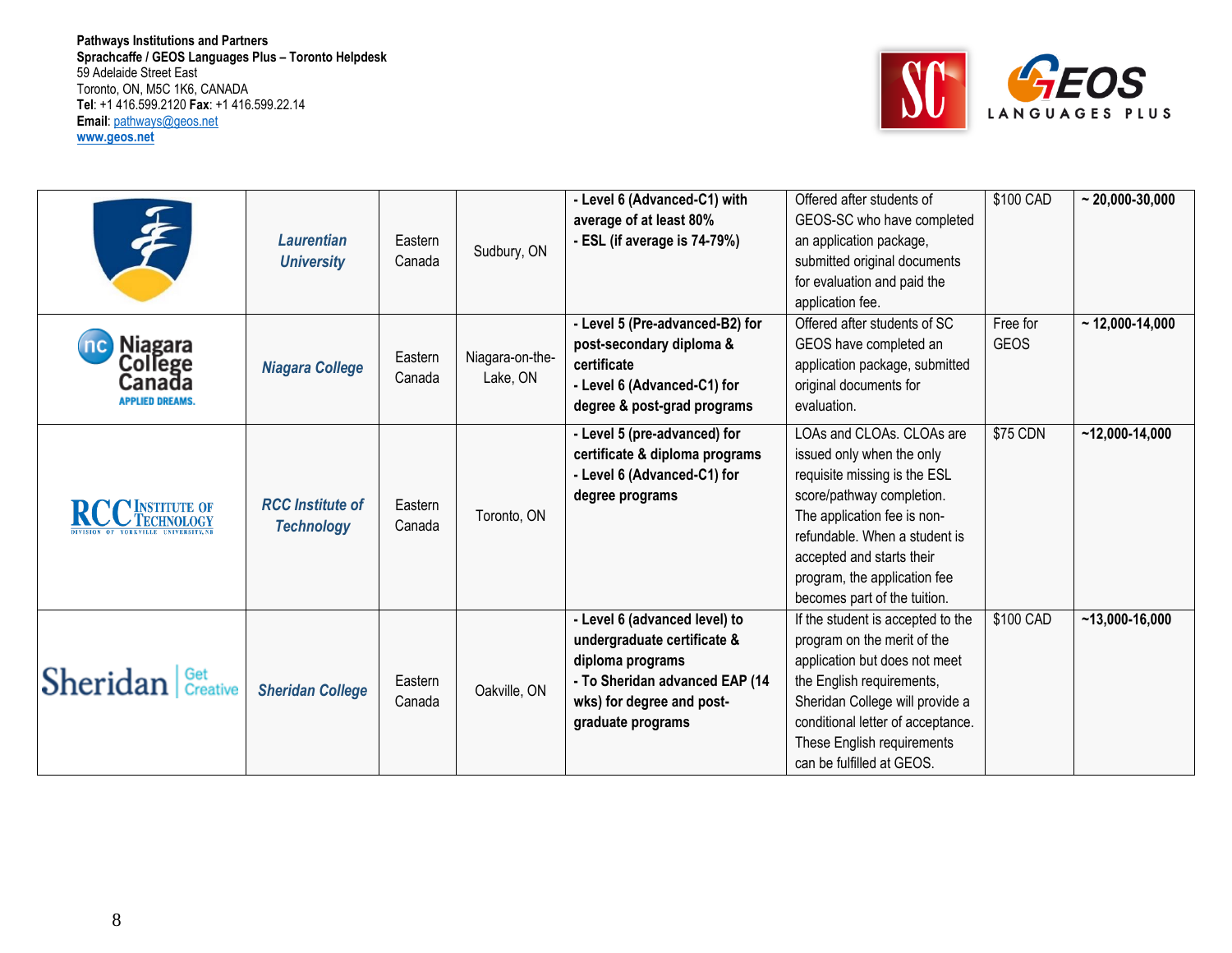

| St. Lawrence<br>College                                           | <b>St. Lawrence</b><br><b>College of</b><br><b>Applied Arts and</b><br><b>Technology</b> | Eastern<br>Canada | Kingston, ON | Level 6 (Advanced-C1)                                          | Offered after students of<br>GEOS-SC have submitted<br>admission requirements for the<br>specific program and paid the<br>application fees.                                                                                           | \$100 CAD                                                                                  | $-12,000-17,000$   |
|-------------------------------------------------------------------|------------------------------------------------------------------------------------------|-------------------|--------------|----------------------------------------------------------------|---------------------------------------------------------------------------------------------------------------------------------------------------------------------------------------------------------------------------------------|--------------------------------------------------------------------------------------------|--------------------|
| <b>Toronto Film School</b><br>AT RCC INSTITUTE OF TECHNOLOGY      | <b>Toronto Film</b><br><b>School (TFS)</b>                                               | Eastern<br>Canada | Toronto, ON  | Level 5 (Pre-advanced-B2) to<br>undergraduate diploma programs | LOAs and CLOAs, CLOAs are<br>issued only when the only<br>requisite missing is the ESL<br>score/pathway completion.<br>When a student is accepted<br>and starts their program, the<br>application fee becomes part of<br>the tuition. | <b>Film</b><br>production<br>Diploma:<br>\$500 CDN<br>All other<br>diplomas:<br>\$100 CDN. | $~10,000 - 12,000$ |
| <b>UNIVERSITY</b><br>OF ONTARIO<br><b>INSTITUTE OF TECHNOLOGY</b> | <b>University of</b><br><b>Ontario Institute</b><br>of Technology<br>(UOIT)              | Eastern<br>Canada | Oshawa, ON   | Level 6 (Advanced-C1)                                          | Offered after students of<br>GEOS-SC have submitted<br>admission requirements for<br>specific undergraduate<br>programs.                                                                                                              | Free for<br><b>GEOS</b>                                                                    | $~16,000-20,000$   |
|                                                                   |                                                                                          |                   |              | Quebec                                                         |                                                                                                                                                                                                                                       |                                                                                            |                    |
| Cégep de la Gaspésie<br>et des Îles<br><b>CAMPUS DE MONTRÉAL</b>  | Cégep de la<br>Gaspésie et des<br><b>Iles - Campus</b><br><b>Montréal</b>                | Eastern<br>Canada | Montreal, QC | Level 5 (Pre-Advanced-B2)                                      | Offered after students of<br>GEOS-SC have submitted<br>admission requirements for<br>specific programs.                                                                                                                               | \$80 CAD                                                                                   | ~15,000            |